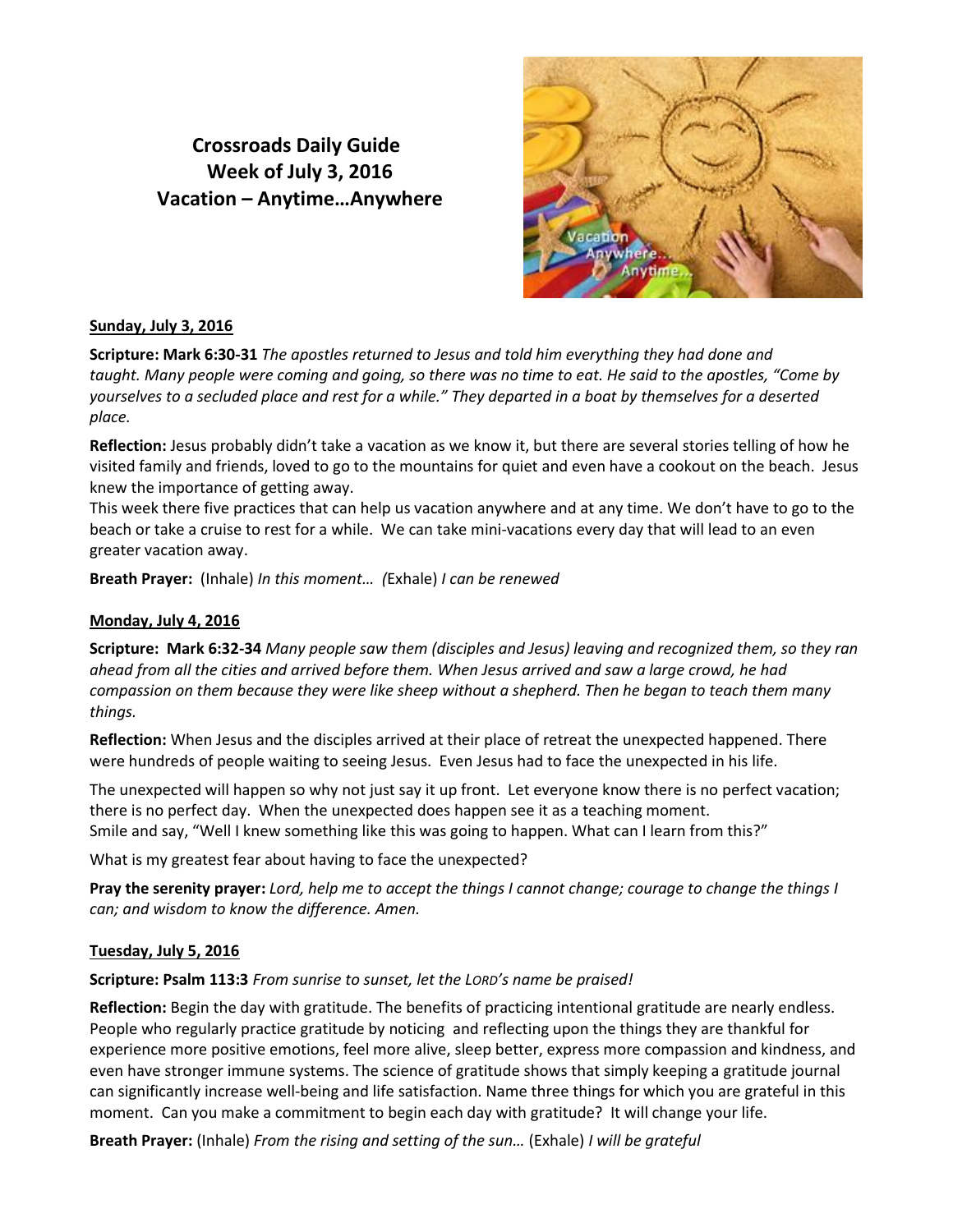## **Wednesday, July 6, 2016**

# **Scripture: Mark 6:31** *"Come by yourselves to a secluded place and rest for a while."*

**Reflection:** In our day Jesus might have said, "Let's find a place to totally unplug from the Internet and work." Constantly staying plugged in has become a problem for most of us. Yet this felt need to stay connected is not healthy mentally or relationally. There is evidence to show the negative impacts of fulfilling our felt need to stay plugged in. Here are some questions to consider. How might being plugged in keep me from being present to others on vacation, at home, at work and at mealtimes? What fears do I have about unplugging for a determined time frame (Say an hour or more)? Name how you are willing to commit to being unplugged on vacation and every day.

**Breath Prayer:** (Inhale) *In this moment…* (Exhale) *I am unplugged and peaceful*

## **Thursday, July 7, 2016**

**Scripture: Matthew 18:2b** *"Truly I tell you, unless you change and become like children, you will never enter the kingdom of heaven."*

**Reflection:** Jesus understood the need for play in our lives. He not only understood it he said without childlikeness we miss seeing what the kingdom of heaven is really like. But who has time to play? Our lives are so focused on work and family that we never seem to have time for pure fun. We need to make the time, and not just when we are on vacation. Ongoing research shows the undeniable value of play, not just for kids, but for adults. All out playful fun is an important source of relaxation and stimulation for everyone. Setting aside regular times for play fuels our imaginations, boosts our creativity and problem solving abilities and enhances our emotional well-being and can even make our work more pleasurable and productive. If those aren't enough good reasons to play, regular play time is proven to relieve stress, improve brain function, strengthen relationships and connection to others, and keep us feeling young and energetic. Name three things you truly enjoy doing for fun. What keeps you from doing one or more on vacation or better yet today?

**Breath Prayer:** (Inhale) *Today I want to be…* (Exhale) *playful like a child*

## **Friday, July 8, 2016**

## **Scripture: 1 Corinthians 10:31** *So whether you eat or drink or whatever you do, do it all for the glory of God.*

**Reflection:** Jesus loved to share meals with others. And in those mealtimes people shared their life stories. Jesus welcomed anyone and everyone to the table and in so doing people's lives were changed through his unlimited welcome. For many of us the practice of sharing a meal with family and friends has gotten lost in the frantic pace of life. And yet science has proven the incredible value of sharing in times of mindful eating and sharing with friends and family around the table. Here are some suggestions on how to recapture this sacred practice.

- 1. Set a meal time that works for everyone or most everyone.
- 2. Turn off the TV and electronic devices until mealtime is over.
- 3. Share in the preparation of the meal and setting of the table.
- 4. When sitting down and before eating look at the food on the table and talk about how that food, from start to finish came to your table.
- 5. Encourage one another to talk and listen to one another about the day. No making fun of or judgment is allowed. Encourage everyone to share how they would appreciate a prayer.

How do you think these suggestions will work with your family or friends? What part will be the most challenging? How might you be able to overcome the challenges?

**Breath Prayer:** (Inhale) *In my mealtimes with others…* (Exhale) *may my soul be fed and satisfied*